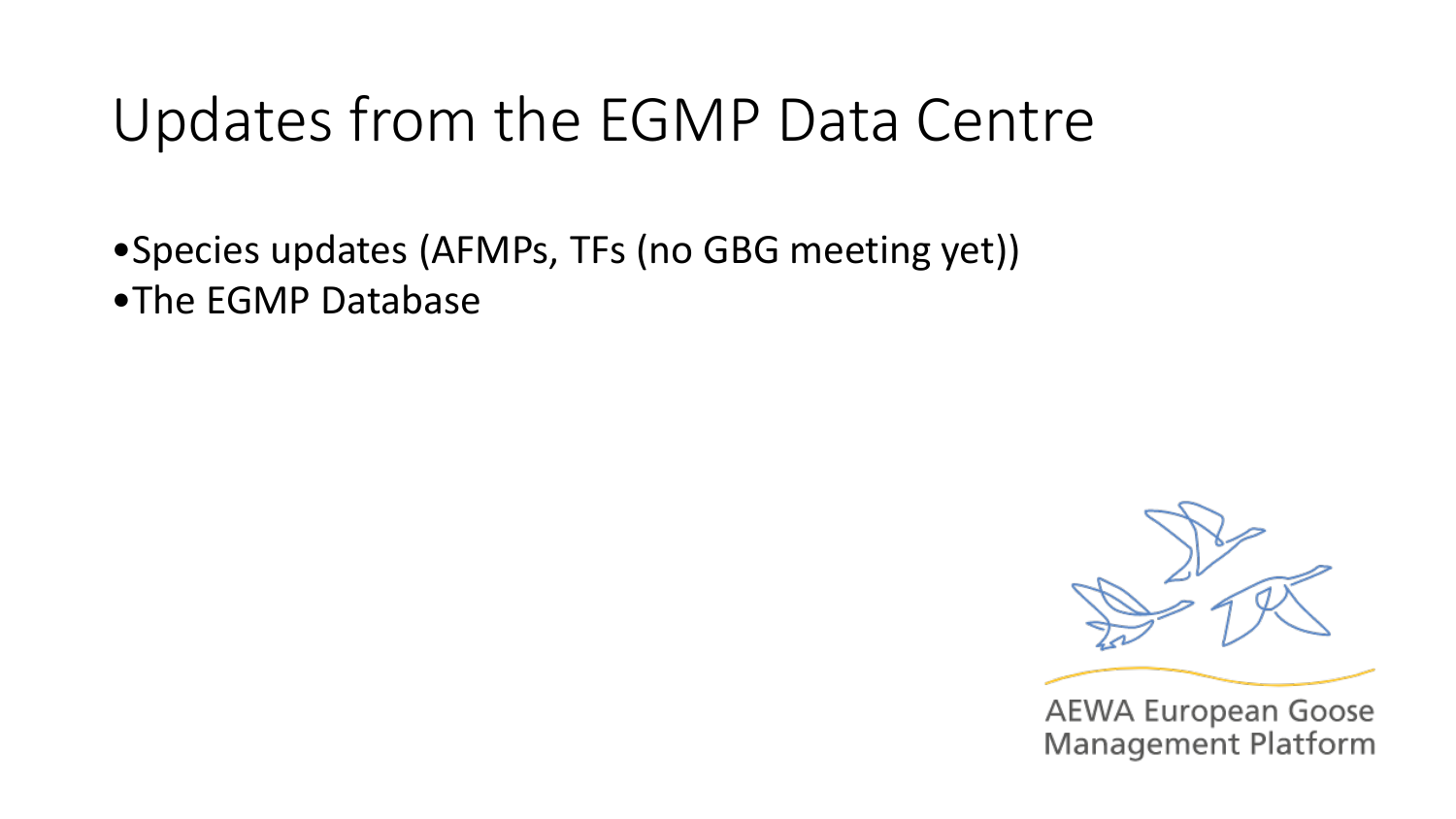# Pink-footed Goose

- Monitoring and reporting plan (what, when, who)
- Data issues
- Funding of monitoring program  $\rightarrow$  VOI analyses

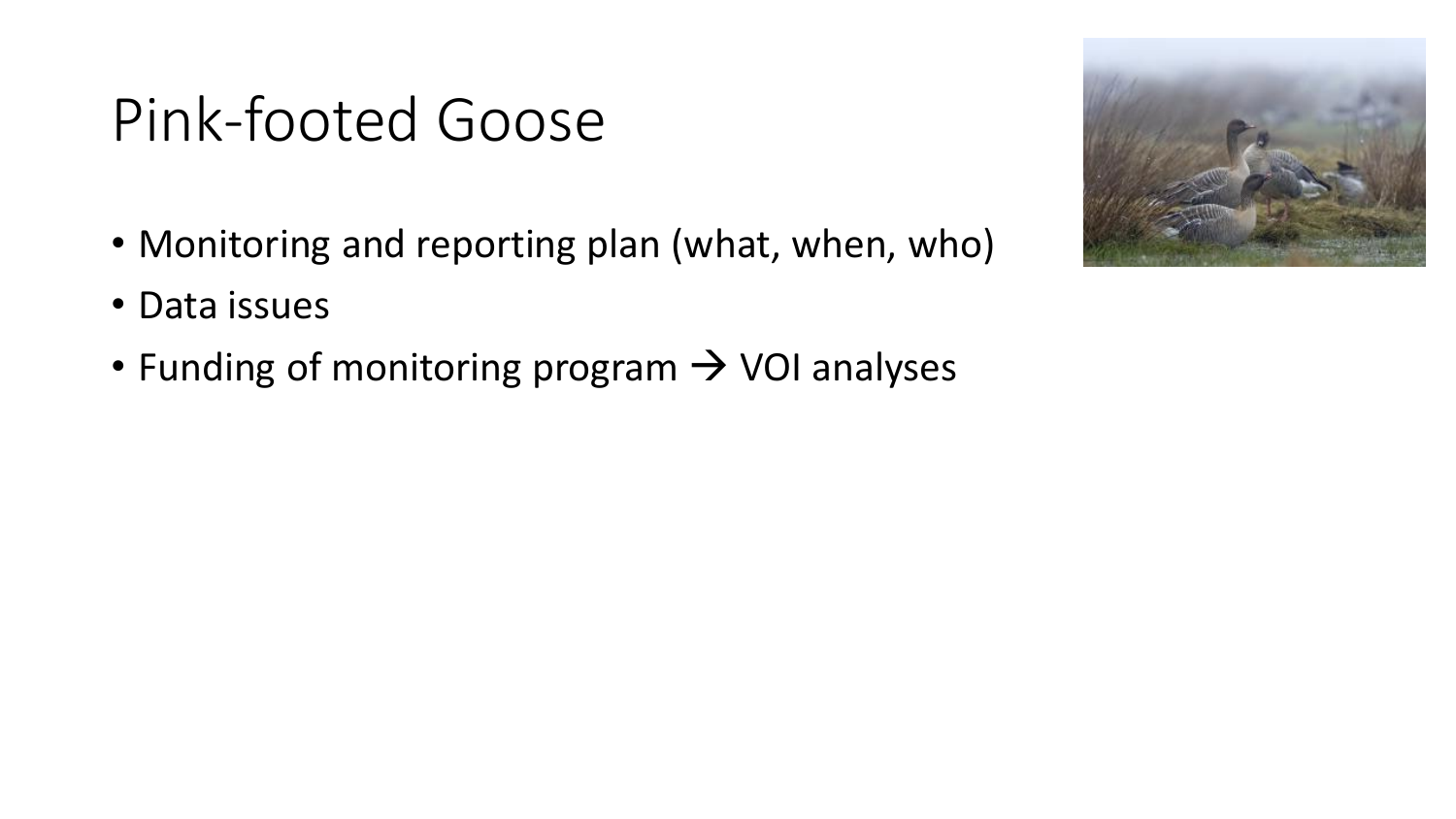## Taiga Bean Goose

- Monitoring and reporting plan
- Data issues
- Workplan (lack of coordinator for the Eastern unit)

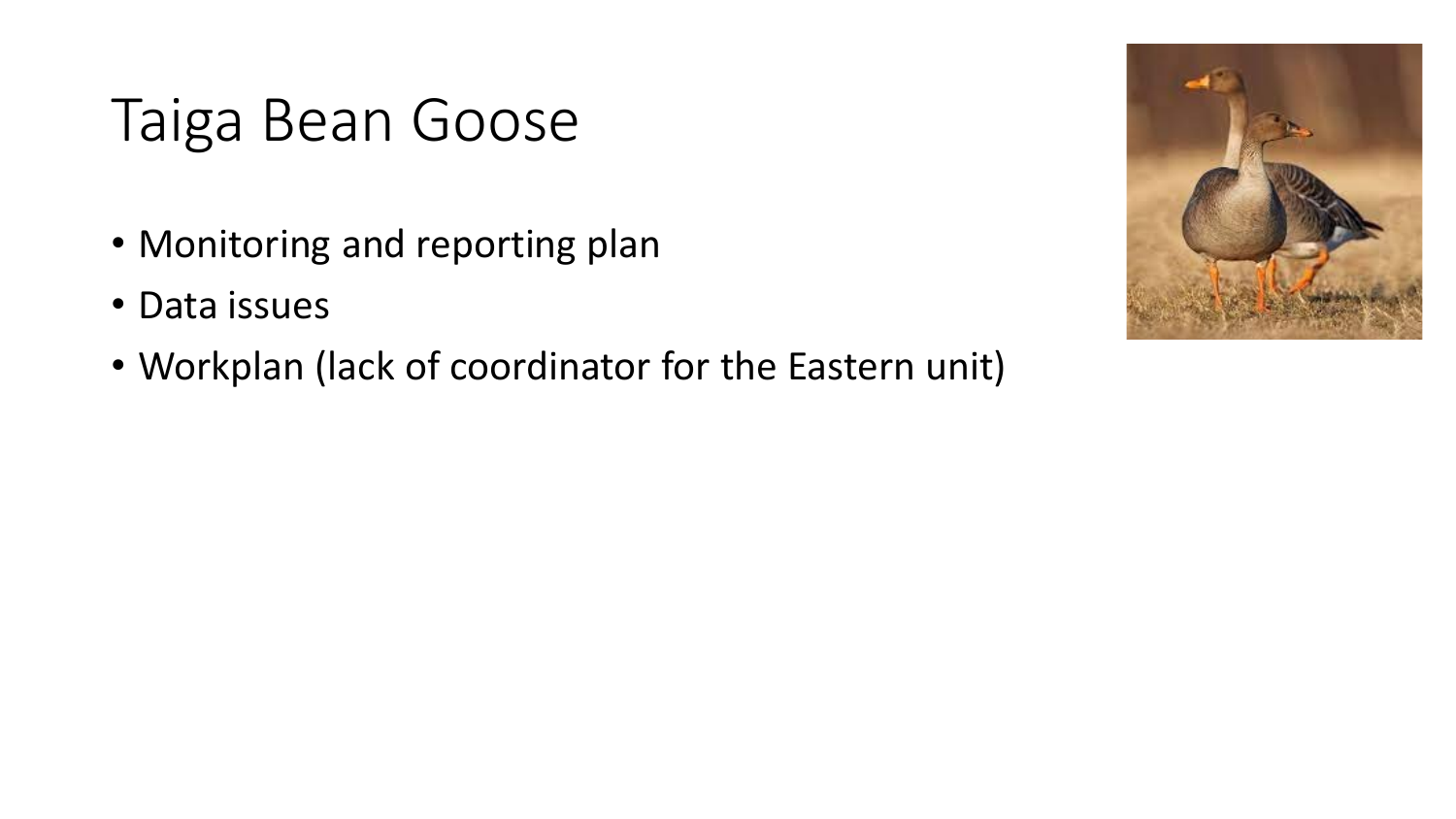# Greylag Goose

- Monitoring and reporting plan
- Data issues (summer counts & MU specific offtake  $\rightarrow$ MU specific recommendations)



- AFMP *Moving to a dynamic and model based harvest assessment*  $\rightarrow$ Info-gap ends in 2023
	- $\rightarrow$  Dynamic and model based harvest assessment
		- $\rightarrow$  Funded project by EGMP Data centre (MU1 and MU2)
		- $\rightarrow$  Funded project by the Dutch Modelling consortium (MU2)
		- $\rightarrow$  Master project by OFB, France (MU1 and MU2)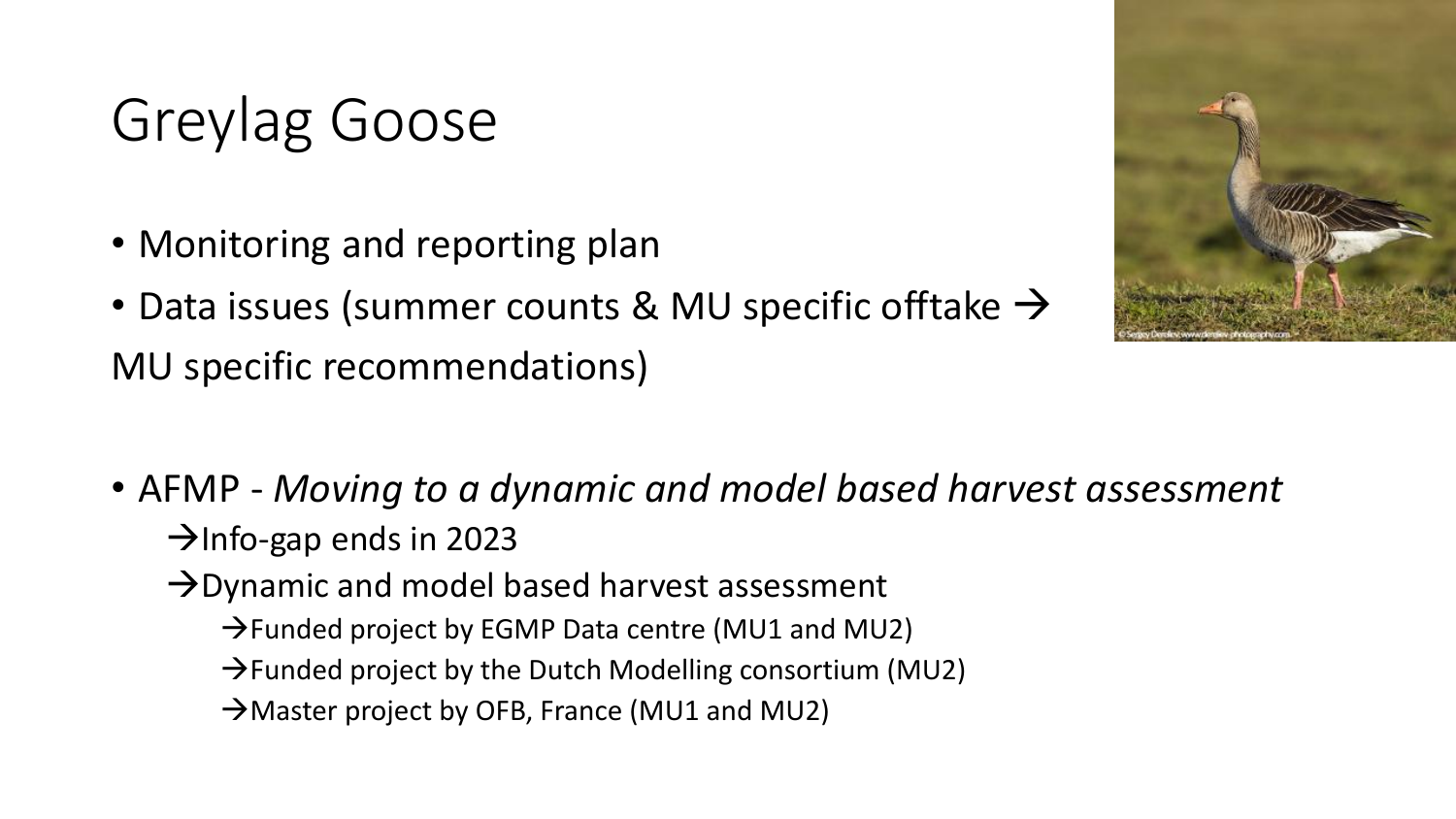### Russian Barnacle Goose

- Monitoring and reporting plan
- Data issues (summer counts & MU specific offtake)
- AFMP *Assess the cumulative impact of derogation measures, and if necessary, coordinate the derogation measures between Range States*

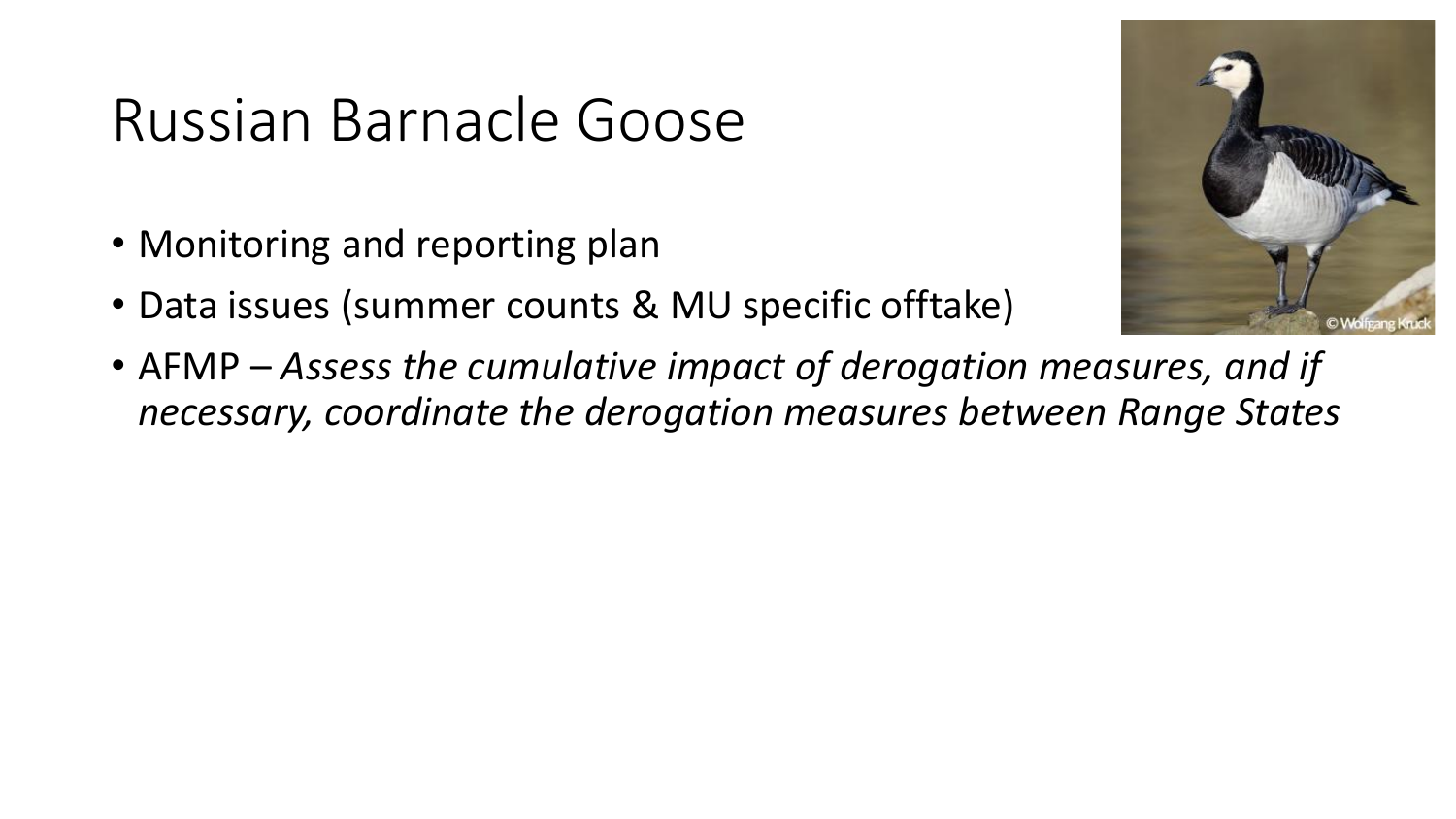# Barnacle Goose (AFMP)

- The role of the Adaptive Flyway Management Programme for the Barnacle Goose is to prevent that the population or any of its MUs decline below the FRP.
- Monitoring of the population size and harvest, predictive modelling of the cumulative impact of national derogation measures and hunting will be used to inform national decision-making to ensure this.

 $\rightarrow$  Assess cumulative impact: IPM in progress by the Dutch Modelling Consortium

• 200% of the FRP of the population or any of its MUs is proposed to trigger the tighter coordination of offtake amongst the Range States.

 $\rightarrow$  Coordination: The exact process and its implementation will be further discussed and defined within the Task Force's

| <b>MU</b>       | <b>FRP</b> (pairs) | <b>Actuals (pairs)</b> | Actuals/<br><b>FRP</b> |
|-----------------|--------------------|------------------------|------------------------|
| MU1 (Arctic     | 105,165            | 451,215                | 429%                   |
| MU2 (Baltic)    | 12,000             | 14,500                 | 121%                   |
| MU3 (North Sea) | 12,000             | 19,563                 | 163%                   |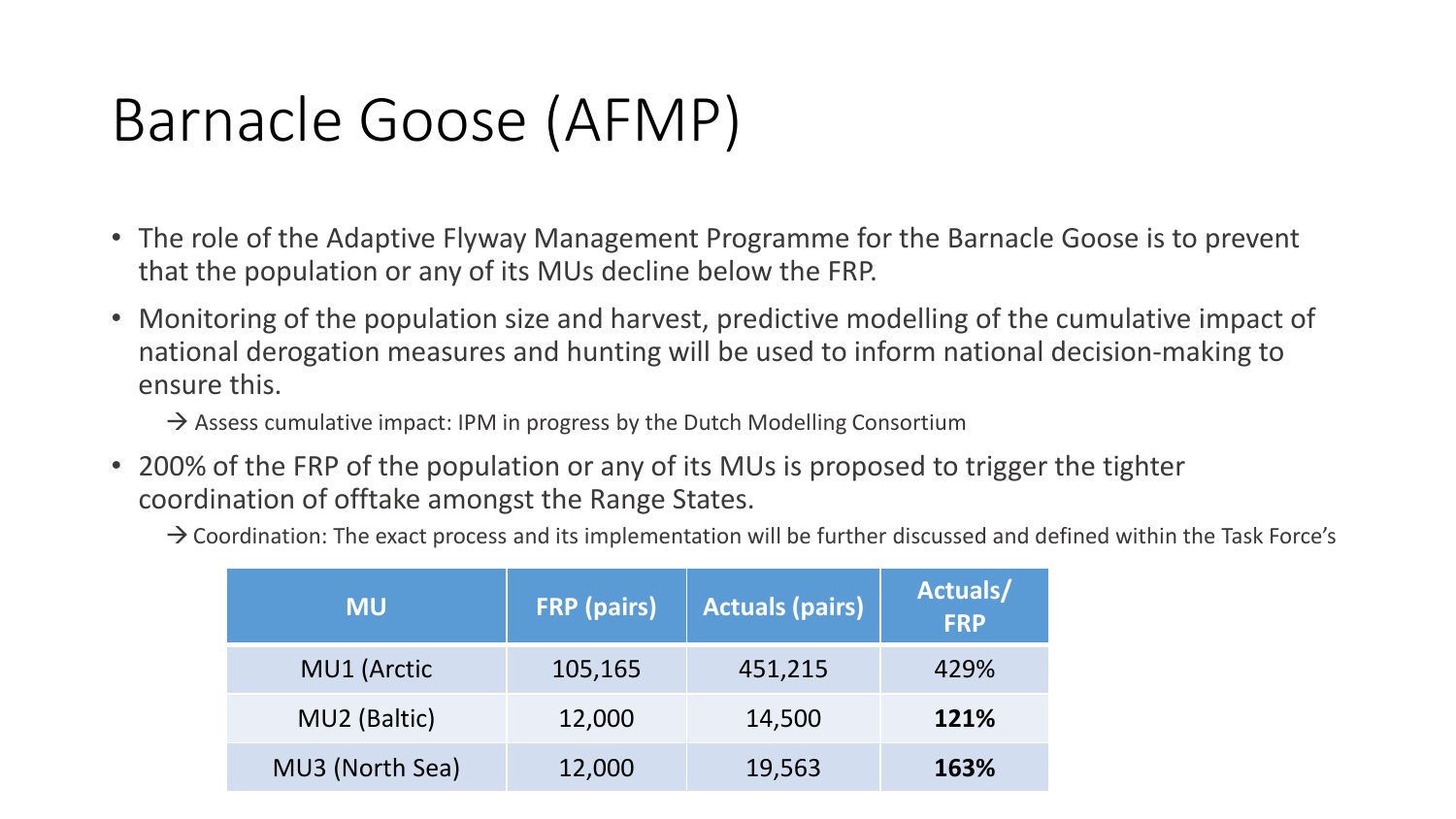# Overview of "The Machine room"

### **OFFTAKE/CUM. IMPACT ANALYSES (annual/triannual assessment)**

- Pink-footed Goose (IPM up and running; annual)
- Taiga Bean Goose (IPM up and running; annual)
- Greylag Goose (Three funded projects; annual from 2023)
- Russian Barnacle Goose (IPM in progress; triannual from 2022)
- Greenland Barnacle Goose (IPM in progress; triannual from 2023)
- Svalbard Barnacle Goose (no AFMP)

### **DAMAGE ANALYSES ("Understanding of the link between population level and damages or risk" Box1, finish in 2022?)**

- Retrospective analyses (~looking backwards)
	- Sweden (Montràz-Janer, T., Knape, J., Nilsson, L., Tombre, I., Pärt, T. & Månsson, J. (2019). Relating national levels of crop damage to the abundance of large grazing birds: Implications for management. Journal of Applied Ecology 56: 2286-2297.)
	- Denmark (Heldbjerg, H., Clausen, K.K., Balsby, T.J.S., Clausen, P., Nielsen, R.D., Skov, F., Nyegaard, T. & Madsen, J. (2022) Barnacle goose Branta leucopsis derogation shooting effort in relation to abundance and vulnerable crops. Agriculture, Ecosystems & Environment, Volume 325)
	- Norway (Ingunn)
	- Scotland (Rae)
- Predictive models (~looking forwards)
	- Netherlands (IBM in progress)
	- Denmark (ABM in progress)



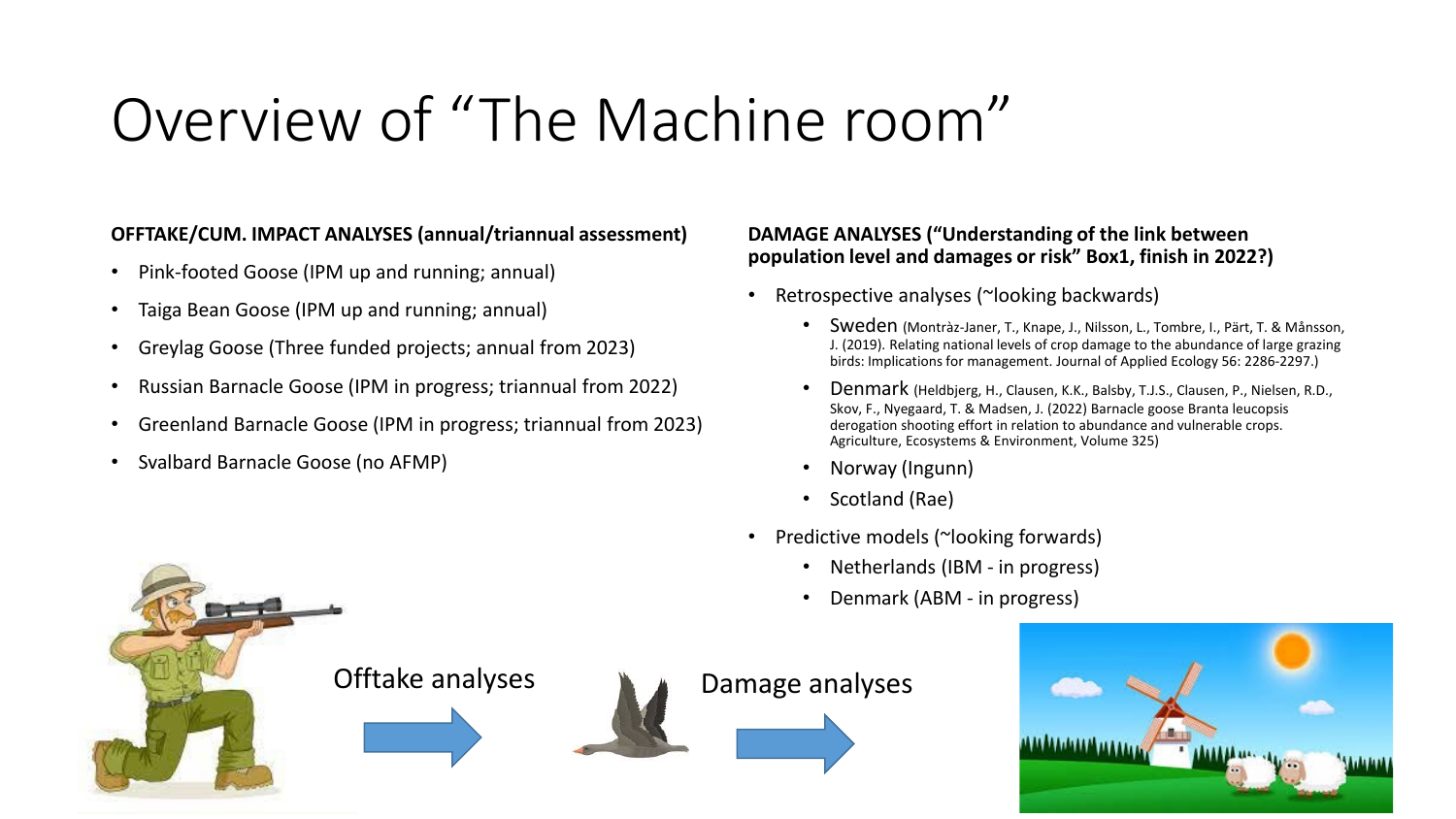## Overview of "The Machine room"

#### $\mathbf{r}$  Taiga Bean Goose (IPM up and running; and running; and running; and running; and running; annual) • Greylag Goose (Three funded projects; annual from 2023) le of the AFMP, where we collec • Sweden (Montràz-Janer, T., Knape, J., Nilsson, L., Tombre, I., Pärt, T. & Månsson, Evaluation of the other objectives will be done every 6 year (in 2026)/the birds: Implications for management. Journal of Applied Ecology 56: 2286-2297.) hation on the indicators.  $\blacksquare$ cycle of the AFMP, where we collect information on the indicators.

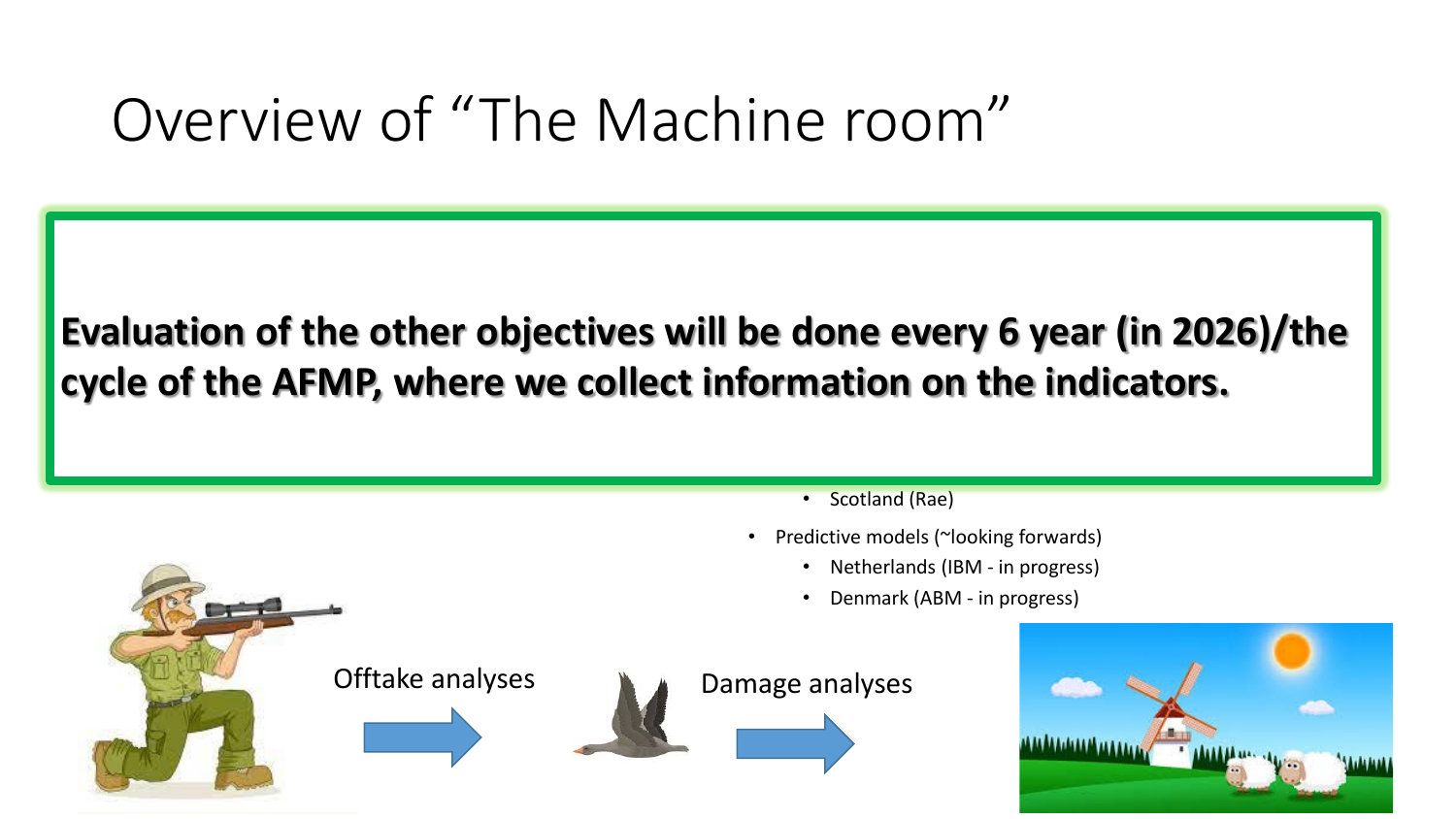### BARNACLE GOOSE

### **ISSMP**

### **12 year cycle of evaluation and adaptation related to:**

• Goals

- Objectives (Fundamental, Means and Process)
- Alternative actions related to objectives

### **AFMP (2026)**

### **6 year cycle of evaluation and adaptation related to:**

- Management Units
- FRVs

• Box 1

- Population models
- Damage Impact models
- Cumulative impact models of derogation and legal hunting
- Protocol for the iterative phases
- The range of and methods for indicators and programs
- The state of indicators and evaluation towards achieving objectives

### **3-year cycle related to (2022):**

- Assessing whether the population size and its MUs are below the 200% threshold and approaching the FRP.
- Assessment of the cumulative impact of derogation and legal hunting
- Coordination of offtake under derogation and hunting if the population and its MUs is below the 200% threshold and approaching the FRP.
- Taking coordinated conservation measures, if necessary.
- Increase understanding of population dynamics
- Refine models of population dynamics

### **1 year cycle of:**

- Monitoring of indicators related to population models
- Update and report on work plans for the Task Force, Data Centre, AEWA Secretariat and Range States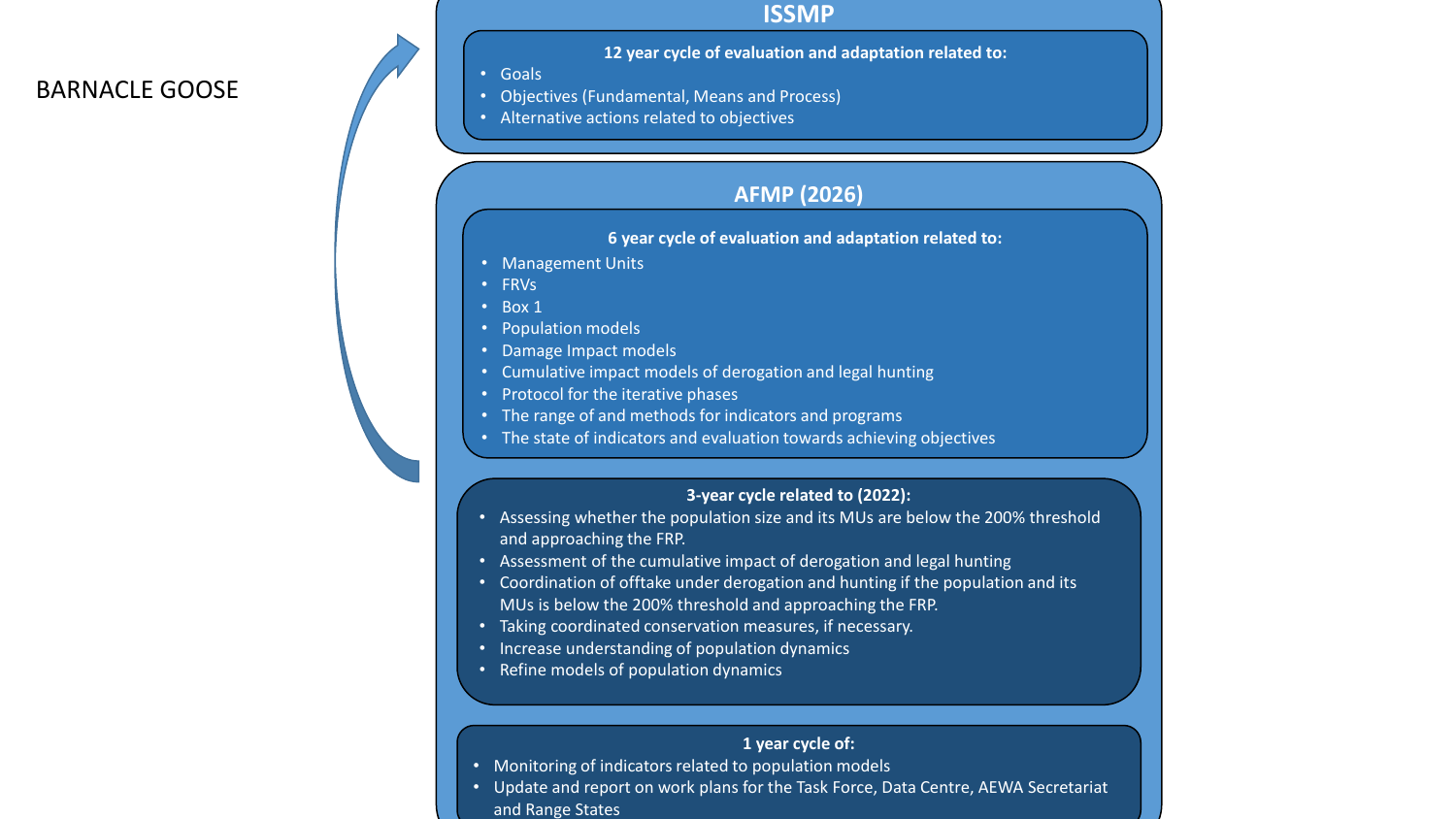# EGMP Database

• <https://egmp.aewa.info/>